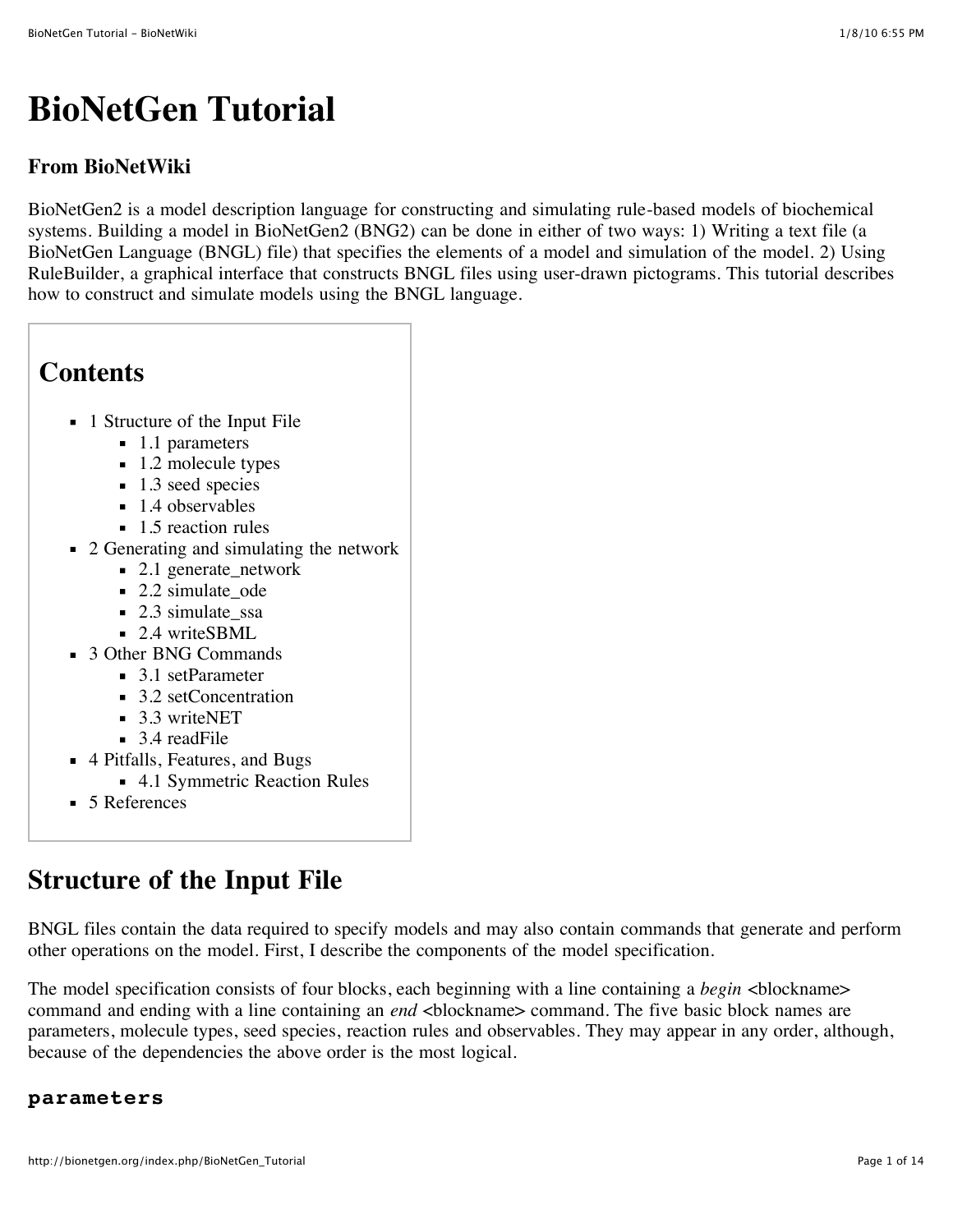Parameters are used to provide numerical values for variables that may appear in the species and reaction rules blocks. Parameters are generally used to specify initial concentrations of species and rate constants for reaction rules. A simple parameter block looks like

begin parameters 1 R0 1 2 kp1 0.5 3 km1 0.1 4 kp2 1e-3 5 km2 0.1 6 p1 10 7 d1 5 8 kpA 1-e4 9 kmA 0.02 end parameters

The number in the first column is an index, which is provided solely for the convenience of the user. Parameters are referred to both in input and output by name and the index is ignored by the program. Specification of an index is optional, e.g. the first parameter line could read

R0 1

Parameter names may contain only alphanumeric characters and underscores (\_). After the parameter name is a string that gives the numerical value of the parameter. Integer, decimal, and exponential notation are allowed.

## **molecule types**

Molecules are structured objects comprised of components that can have states and can bind to each other, both within a molecule and between molecules. The molecule types block defines the molecules that are contained in the model, the components they contain, and the allowed states of the components. The purpose of declaring molecule types is to allow error checking of the remaining blocks. Each molecule type declaration begins with the name of the molecule followed by a list of components in parentheses. The tilde character  $(\sim)$  precedes the allowed state values. Here is a typical example that illustrates the syntax:

```
begin molecule types
 1 L(r)
2 R(1, d, Y \sim U \sim P) 3 A(SH2)
end molecule types
```
As with the parameters block, the index preceding each molecule declaration is optional. These declarations indicate that the molecules L and A each consist of a single component, r and SH2, respectively, that do not have an associated state attribute. The R molecule is comprised of three components, two of which (l and d) are not allowed to have state labels. The component Y has two allowed state values, U and P. In the examples that follow we will refer to these molecules both by their names and what they represent. Here, L represents a ligand molecule with a single binding site, r, for a receptor molecule, R. R has a ligand binding site, l, a dimerization domain, d, and a phosphorylation site, Y, which has two allowed values, U (unphosphorylated) and P (phosphorylated).

For any molecule that we want to be able to bind another molecule we must define at least one binding component. A component that appears in a molecule type declaration without a state label may be used only for binding and may not take on a state label in subsequent occurrences of the same molecule. Note that the namespaces for components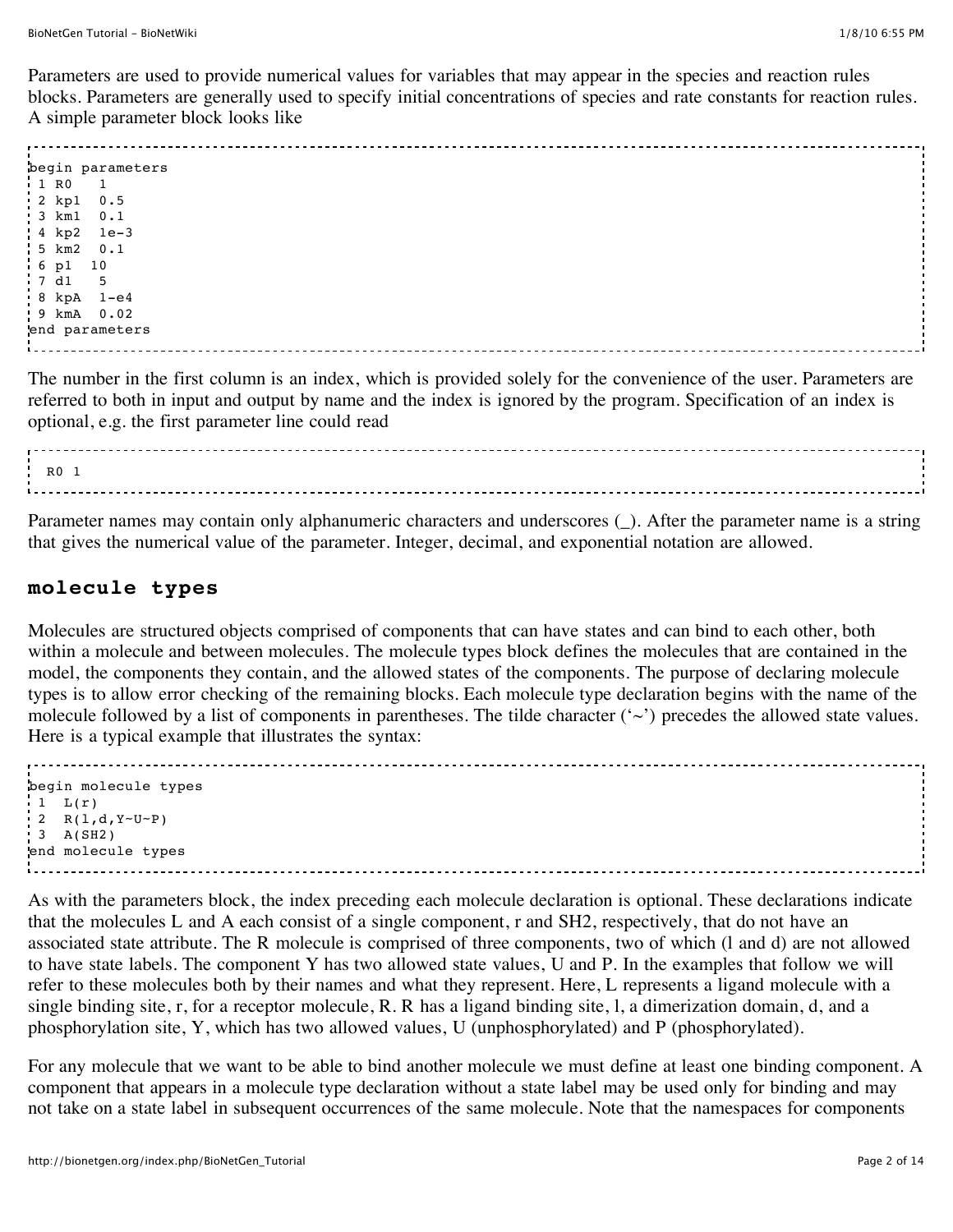of different molecules are separated, so it is permissible in this example to have a molecule B(SH2), or even B(SH2~U). It is also allowed to have molecules with no components, which can be used as dummy species or counters. For example, a species could be declared as

| . س |  |
|-----|--|
|     |  |
|     |  |

Note that the component block enclosed in parenthesis must be present even if no components are present.

## **seed species**

Seed species are the molecules and complexes that are present at the start of network generation. Each declaration of a seed species is followed by a number or parameter that gives its initial concentration. When a molecule is referenced in the species block, all of its components must be referenced and those components that can be in different states must have a defined state. Here is an example of a seed species declaration referring to the molecule R defined in the molecule types block above

```
R(1,d,Y\sim U) R0
```
One important caveat is that spaces may not appear anywhere inside the molecule string. Thus, the declaration

R(l, d,Y~U) R0

produces an error that would cause the program to stop. In general, spaces may also not appear in any species or pattern (see next subsection for a definition of patterns). R0 in the second column of the species declaration indicates that initial concentration of the declared species is determined by the parameter R0. Referring to an undefined parameter here will cause an error. The initial concentration can also be set by using a numerical value in the second column, although it is better to use a parameter because this facilitates subsequent analysis of the model.

Let's expand the species declaration to include L and A:

begin species  $1 L(r)$   $L0$ 2  $R(1, d, Y-U)$  RO  $3 A(SH2)$  A0 end species

As with all other blocks in the BNGL file, the index here is optional and ignored when the file is processed. However, BNG2 does assign an index to each species (based on the order of appearance or generation), and this index is written to the species block in the output NET file created using the generate\_network command (see below). These indices are used to refer to species in the reactions and groups blocks of the NET file.

Only molecules declared in the molecule types block may appear in the seed species block, and these must conform to the molecule types definitions. For example the species

 $R(1,d,Y-P)$ follows the definition of the molecule R given above, but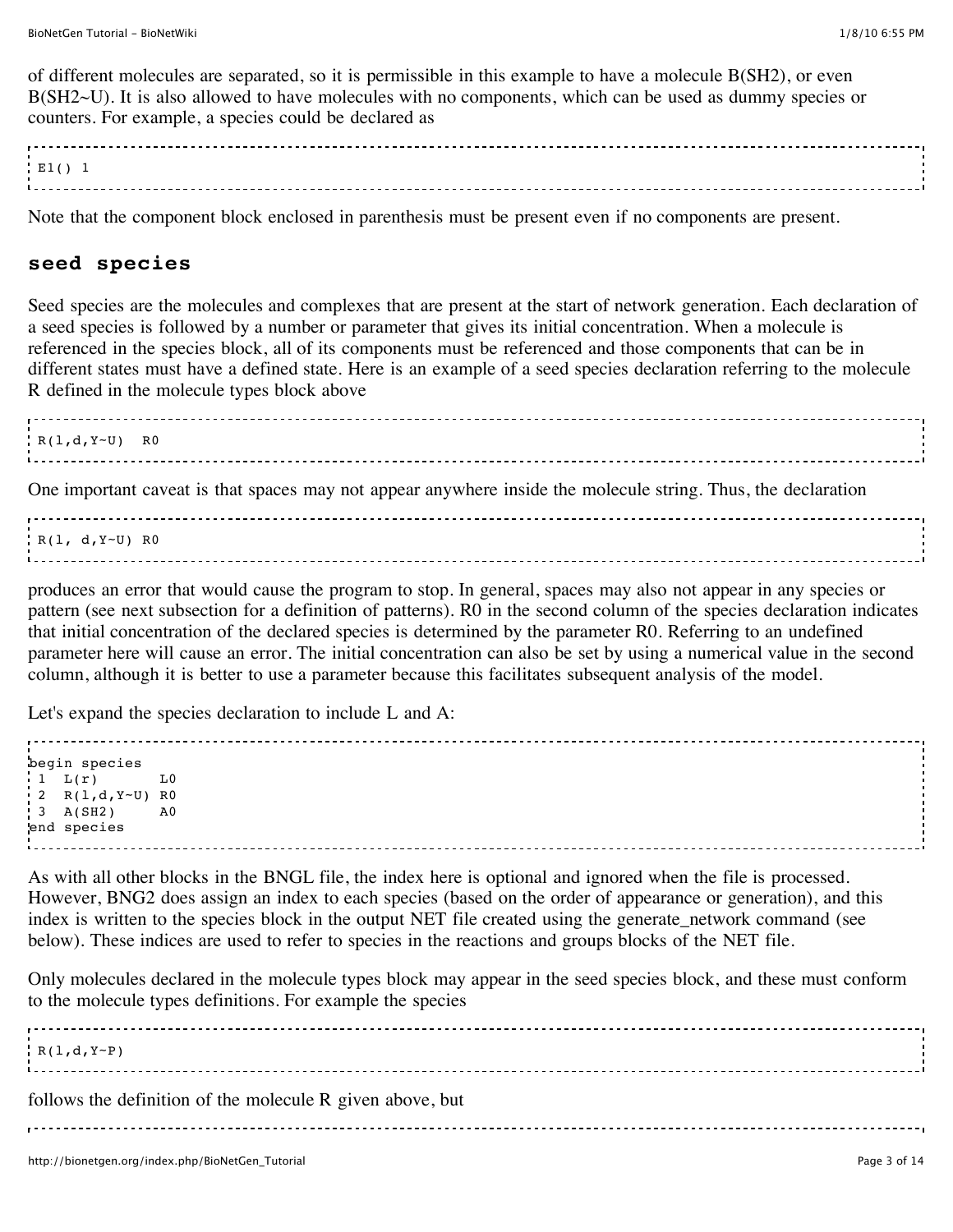#### $R(1, d1, d2, Y-P)$

does not because it refers to two components, d1 and d2, that are not in the molecule type declaration.

Species may also be comprised of complexes of two or more molecules, connected by bonds between molecular components. Bonds may join components within the same molecule or between different molecules. Bonds are declared as links between components indicated by an '!' character followed by a bond name, usually an integer. Each bond name must occur exactly two times within a species to specify the pair of components that are connected by the bond. The '.' character is used to concatenate molecules within a complex. For example, a ligand-receptor complex would be written as

 $L(r!1).R(1!1,d,Y-U)$ 

with the link labeled 1 indicating a bond between component r of molecule L and component l of molecule R. A larger complex containing a dimer of ligand-bound receptors would be declared as

 $L(r!1).R(1!1,d!3,Y-U).L(r!2).R(1!2,d!3,Y-U)$ 

Bond 1 joins the first L molecule to the first R molecule, Bond 2 joins the second L to the second R, and Bond 3 joins the two R's. Note that the bond labels are used only to indicate the connectivity and are interchangeable. Thus, the ligand-receptor complex

 $L(r!2)$ .R(1!2,d,Y~U) 

is identical to and interchangeable with the first complex:

 $L(r!1).R(1!1,d,Y-U).$ 

Edge (bond) labels can be concatenated with state labels to allow bonds involving components that have state labels. They may also be concatenated with other edge labels to allow multiple bonds to the same components, although this usage is deprecated because it can often lead to confusion in constructing the reaction rules. An example of a component with both state and edge labels is the receptor-adaptor complex involving a bond between the receptor phoshpotyrosine and the SH2 domain of the adaptor:

----------------------------------- $R(1,d,Y~P11).A(SH2.1)$ 

Generally speaking, it is not necessary to define complexes that appear transiently prior to network generation, because they will be generated automatically by application of the rules. On the other hand, it may be desirable to use complexes to represent multi-subunit proteins that are constitutively associated. For example, a protein consisting of an alpha and a beta subunit could be represented as

alpha(Y1076~U,b!1).beta(Y1055~U,a!1).

If no reaction rule is specified to dissociate this complex, this complex will be indivisible.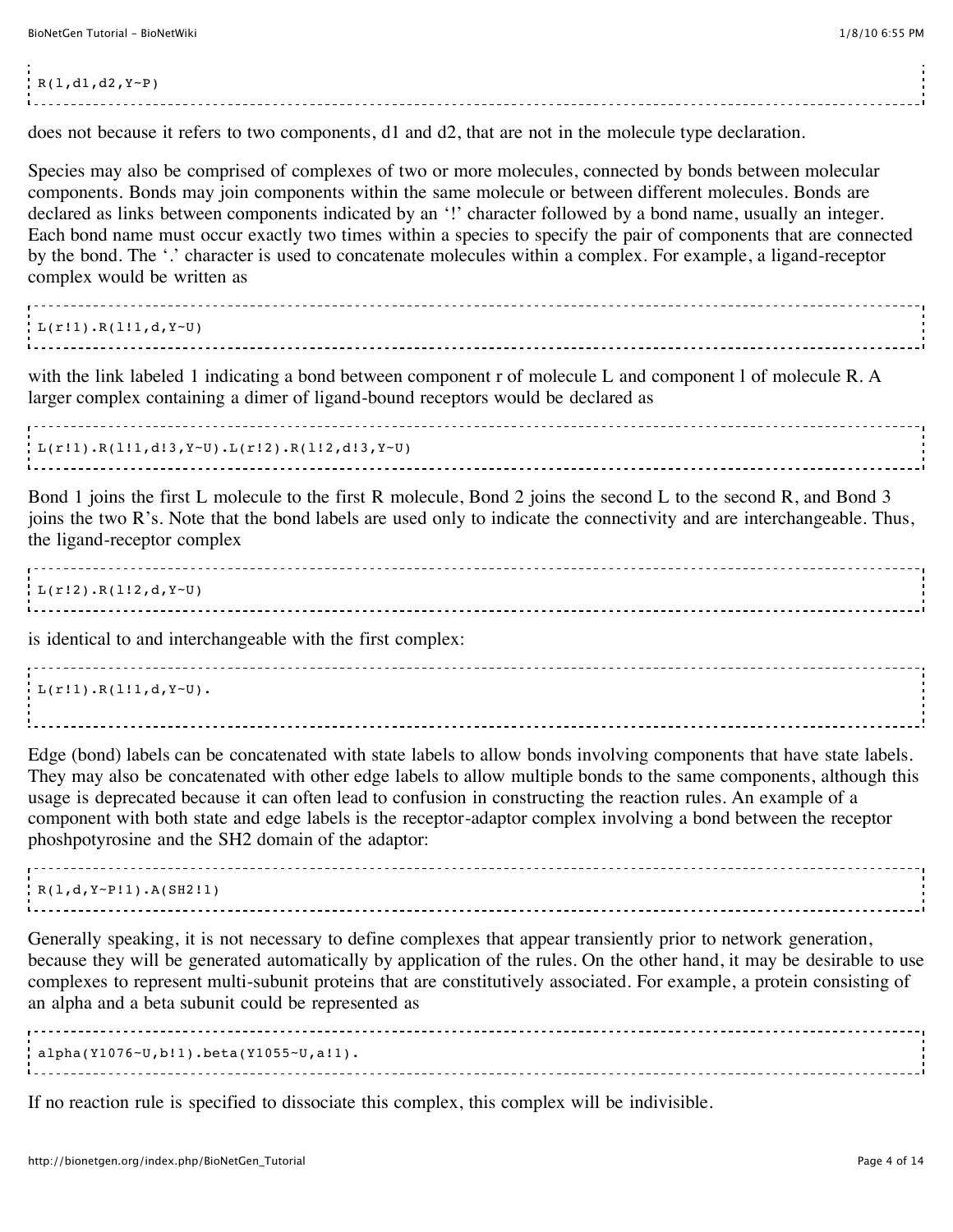# **observables**

This block is used to define sums over the concentrations of species sharing similar attributes, which correspond to the quantities that are measured in typical biological experiments. Two standard examples are the total observed phosphorylation of a protein and the amount of a protein that is co-complexed with another protein. For the molecules defined above, examples of these types are

```
begin observables
 Molecules R_phos R(Y~P!?)
Molecules A R A(SH2:1) . R(Y~P11)end observables
```
The first column of an observable declaration indicates the type of observable. Currently, two types are allowed, Molecules and Species. Molecules is the more common type and indicates a weighted sum over the species selected by the pattern(s) defining a group, with the weight given by the number of matches found for each species. For example, a dimer containing two phosphorylated receptors R would have a weight of 2 in the observable R\_phos. On the other hand, Species would count the dimer once. As you may have guessed, the second column specifies the name of the observable, while the remaining entries (separated by spaces) are patterns (see below) that select species contributing to the observable.

Patterns are similar to Species in that they are comprised of one or more molecules and may contain components, component state labels, and edges. Unlike Species, however, they do not have to be fully specified. For example, Components of defined molecules may be missing, state labels of multi-state components may be absent indicating that they can take on any value, edges names may be given with wildcards to select various connectivity, and the molecules in a complex need not be connected. It is this incompleteness of specification that allows Patterns to select a range of species and thus makes them so useful both in defining observables and reaction rules.

Consider the first observable above, R\_phos. Because the components 1 and d of the molecule R are omitted from the pattern, the binding state of these components does not affect the match of the pattern onto a given species. The only component of R that affects the match is Y, which must be in the P state. The edge label '?', a wildcard, has the special meaning that a bond may or may not be present, analogous to the meaning of the '?' character in regular expressions. Examples of species that are matched by this pattern are

```
R(1,d,Y-P)L(r!1).R(1!1,d,Y-P)R(1,d,Y~P11).A(SH211)R(1,d!1,Y-P).R(1,d!1,Y-P)
```
The last species on the list would have two matches, because the pattern appears in both the first and second instance of R. Thus, the concentration of this species would be weighted by a factor of 2, as appropriate for the observable corresponding to the total phosphorylation of R.

The species (and weights) selected by an observable are output in the groups block of the NET file created by generate\_network (see below). The groups block has the format

begin groups  $1 R$  phos 2,3,5,2\*6 end groups

where the integers in the third column refer to the indices of the selected species. Weights are indicated by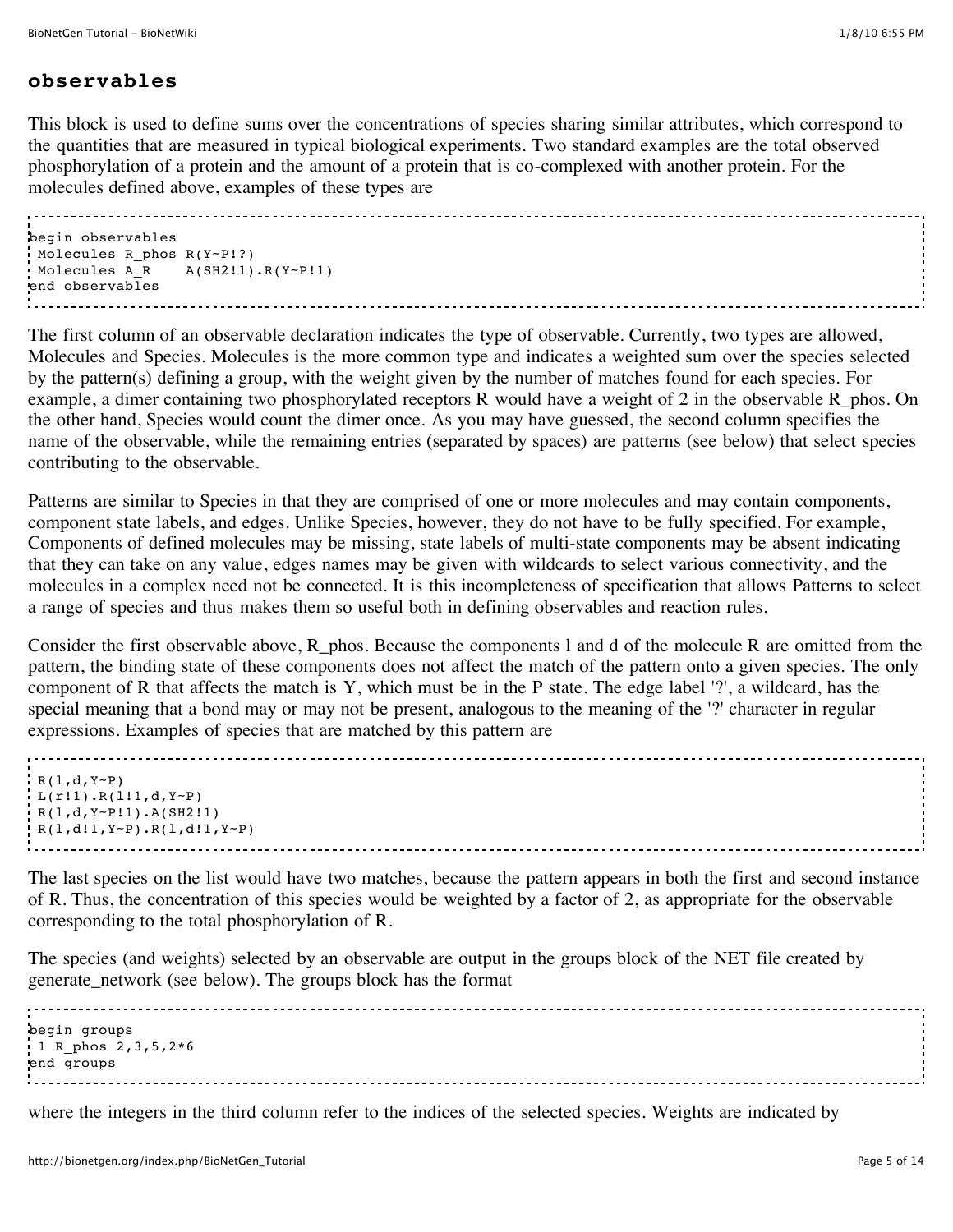multipliers in front of an index, e.g., the species with index 6 has a weight of 2.

The values of observables over a timecourse generated by the simulate {ode,ssa} commands are written to a GDAT file (see below). The header at the top of the file lists the variable written to each column.

## **reaction rules**

Reaction rules are the generators of species and reactions in a BioNetGen model. Each rule has four basic elements: reactant patterns, an arrow, product patterns, and a rate law. Reactant patterns are used to select a set of reactant species to which the rule will be applied. The arrow indicates whether the rule is applied in the forward direction only or in the forward and reverse directions. The product patterns define how the selected species are transformed by the rule and also act as the species selectors when the rule is applied in reverse (if applicable). Rules may add or delete molecules and edges and may change component state labels. Components may not be added or deleted. Thus, if a component in a molecule appears on the LHS of a rule, it must also appear on the RHS, unless the molecule is destroyed in the reaction. The default rate law is the elementary rate law, which gives the rate of a reaction as the product of a constant factor (the rate constant) and the reactant concentrations. Limited support for more complex rate laws, such as Michaelis-Menton, is also provided.

Let us consider a simple example of a reaction rule for the reversible binding of ligand to receptor. Using the molecules we defined above, we can write

begin reaction rules  $1 L(r) + R(1,d) \leq > L(r!1) \cdot R(1!1,d)$  kp1, km1 end reaction rules

The reactant pattern  $L(r)$  selects ligand molecules that have an unbound r component. Since L molecules have only one component, the only species that is selected by this pattern is  $L(r)$ . When multiple reactant or product patterns appear in a rule, they may be separated by the plus character ('+'), which is used to specify molecularity. (The molecularity of a reaction is one plus the number of plus signs on the reactant side.) The R(l,d) pattern selects R molecules with unbound l and d components regardless of the phosphorylation state of the Y component. It would, for example select the species  $R(1,d,Y\sim U)$  and  $R(1,d,Y\sim P)$ . By specifying the component d and not indicating any binding state, we are requiring that the d component be unbound. We could have written the rule to be independent of the state of d by simply omitting it from R, which would allow the ligand to associate with R molecules that have formed dimers. The general principle is that reaction rules should only include molecules, components, states, and edges that are either required for the reaction to occur or are modified by the reaction. The bidirectional arrow indicates that the rule is to be applied in both the forward and reverse directions. A unidirectional (forward only) reaction is specified by the '->' arrow. The rate laws appear after the product patterns. For reversible reactions two rate laws are required, separated by commas. Here, each rate law is given by a single parameter, indicating that elementary rate laws are to be used. Additional arguments may appear after the rate constants to modify the behavior of the rule, but these will be discussed in a future edition of this tutorial.

---------------------------------

#### **Other rate laws**

Other rate laws can be invoked using one of the keywords for the allowed rate law types followed by a list of parameters in the parenthesis. The two rate law types covered here are Sat and MM.

The reaction

 $S + E \rightarrow P + E$  Sat(kcat, Km)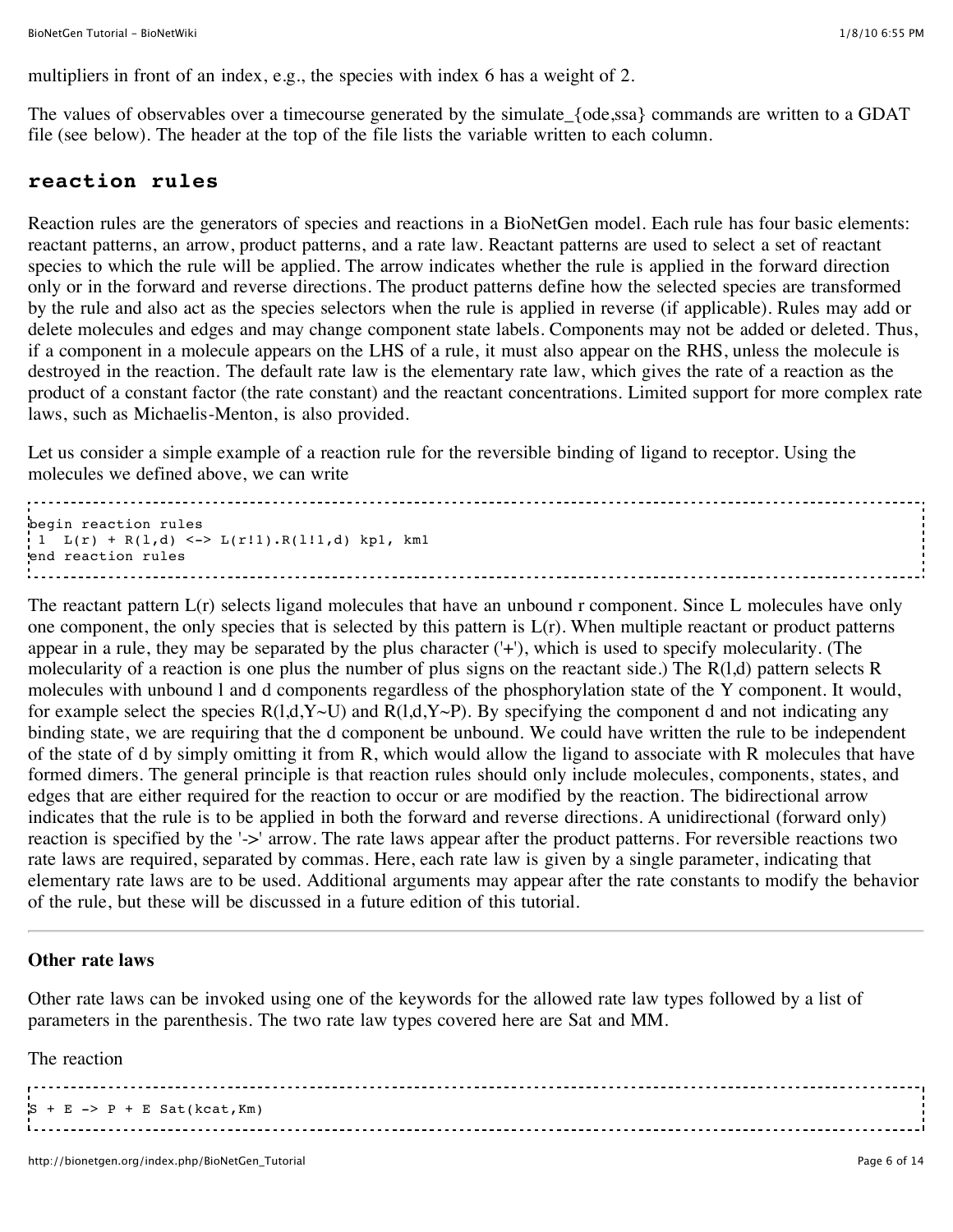will have the rate law, rate= kcat\*[S]\*[E]/(Km + [S]). Note that the term in the denominator must appear first in the reaction rule.

Also, note that the second species (in this case 'E') is optional on the left hand side of the reaction, such that the reaction

| $E \rightarrow E + P$ Sat(kcat, Km) |  |
|-------------------------------------|--|
|                                     |  |
|                                     |  |
|                                     |  |

will have the rate law, rate=  $kcat*[E]/(Km + [E])$ .

There is also a MM rate law type that gives the rate of the reaction corrected for the amount of S bound in the ES complex (solves quadratic formula for [S]free). This will give a closer approximation to the kinetics of the two elementary processes. The reaction

```
S + E \rightarrow P + E MM(kcat, Km)
will have the rate law, rate= kcat*[S]_free*[E]/(Km + [S]_free), where [S]_free is determined by
[SS] free= 0.5*(([S]-Km-[E]) + (([S]-Km-[E])^2 + 4*Km*[S])^(1/2) )
```
The transformation in the L+R rule introduced in the section above results in two separate species, one matching the first pattern and one matching the second, being combined into a single species joined by a new bond between the matched molecule L component r and the matched molecule R component l. The component d is not modified, but it must be in an unbound state for the reaction to occur. The reverse transformation involves the breaking of a bond between L and R to create two separate species. Here are some examples of specific reactions generated by this rule:

```
L(r) + R(1,d,Y^{\sim}U) -> L(r!1).R(1!1,d,Y^{\sim}U) kp1
L(r!1).R(1!1,d,Y-U) -> L(r) + R(1,d,Y-U) km1
L(r) + R(l,d,Y~P) -> L(r!1).R(l!1,d,Y~P) kp1
L(r) + R(1, d, Y^{\text{--}}P11).A(SH211) \rightarrow L(r12).R(112, d, Y^{\text{--}}P11).A(SH211) kp1
l a componente de la componente de la componente de la componente de la componente de la componente de la comp<br>La componente de la componente de la componente de la componente de la componente de la componente de la compo
```
Note that the '+' operator in the rule above has a restrictive effect: if the breaking of the bond between L and R does not produce two separate species (not joined by any bond), then the rule is not applied and no reaction is generated. This is a general property of rules: the number of product species must equal the number of product patterns of the rule. Thus, intramolecular and intermolecular dissociation must be handled as separate rules. For example, suppose that A and B are joined by a direct bond in a complex, but may also be joined indirectly by unspecified molecules. In the latter case, breaking of the direct bond between A and B would not break up the complex containing both. If the only rule given for the dissociation of the direct bond were

 $A(b!1) . B(a!1)$  ->  $A(b!1) + B(a!1)$  kmAB

the bond between A and B would not break inside a complex containing an indirect link. To allow this bond to break, we would need the additional rule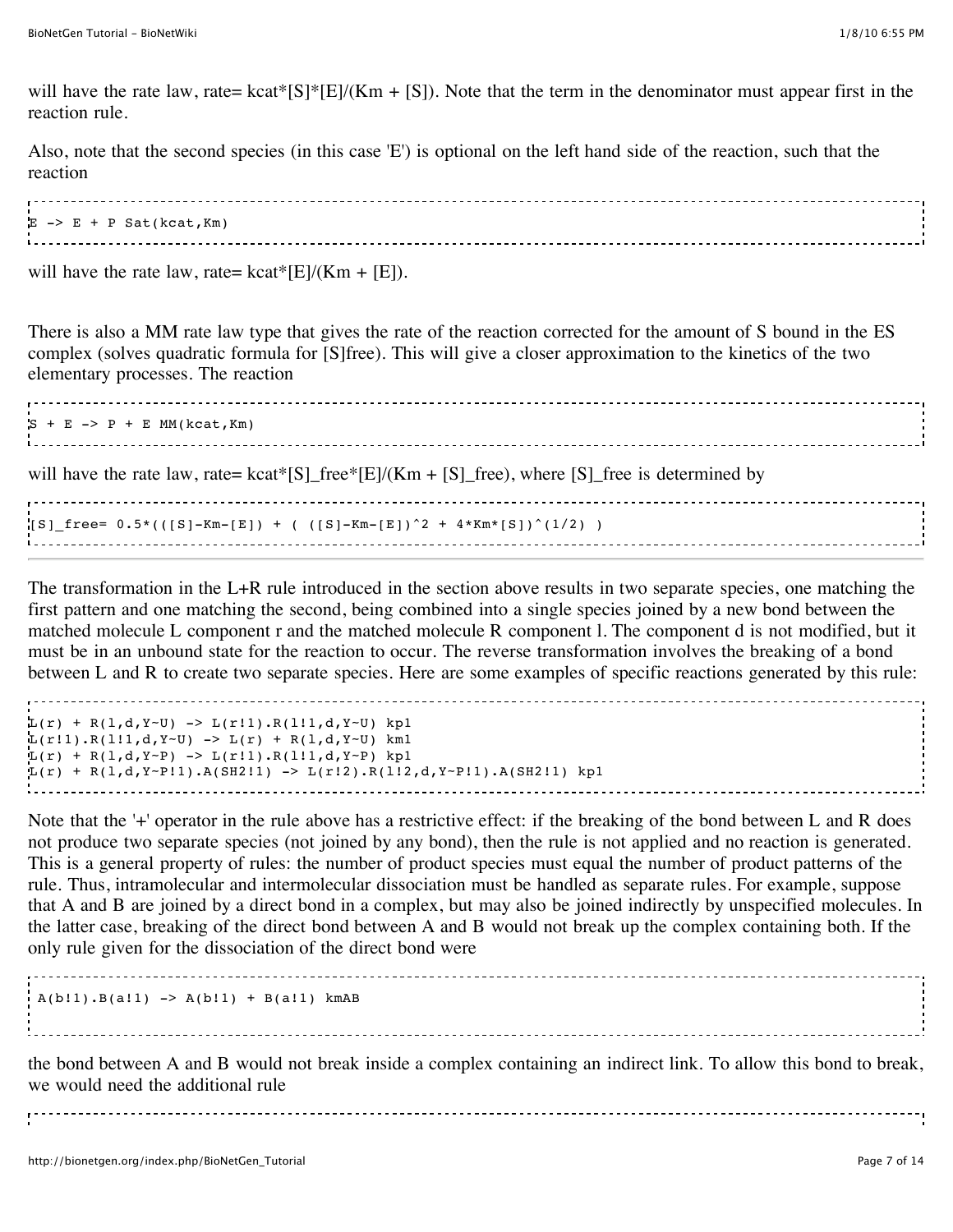BioNetGen Tutorial - BioNetWiki 1/8/10 6:55 PM

 $A(b!1).B(a!1) \rightarrow A(b).B(a)$  kmAB

for intramolecular bond dissociation. In the future, we might provide syntax allowing both types of bond breakage to be specified in a single rule.

Let us now consider a rule for receptor dimerization that introduces some new syntactic features:

 $R(1!+,d) + R(1!+,d) \leq R(1!+,d!2) \cdot R(1!+,d!2)$  kp2, km2 in a complete the complete state of the complete state of the complete state of the complete state of the complete state of the complete state of the complete state of the complete state of the complete state of the comple

The rule specifies that two species each containing a receptor with a bound l component and an unbound d component may be joined by a bond connecting the unbound d components. The fact the l must be bound is specified by the edge label !+, where the + character must match one or more bonds, analogous to its meaning within a regular expression. Because this rule is symmetric on both the reactant and product sides (with respect to interchange of the R molecule patterns), each set of possible reactants will have two identical matches causing each reaction to be generated twice. BioNetGen automatically detects this symmetry and generates the resulting reactions with the correct multiplicity. This is explained in more detail [below](http://bionetgen.org/index.php/BioNetGen_Tutorial#Symmetric_Reaction_Rules)

NB: the rate constants associated with rules are assumed to be single-site rate constants (statistical factors are added automatically as needed to account for multiple sites); furthermore, the rate constant associated with a bimolecular reaction is assumed to be of the A+B type (a factor of 0.5 is added automatically if the two reactant species matched by the rule are identical).

As a final example we consider two rules that change the phosphorylation state of the receptor:

| $R(d!+, Y \sim U) \rightarrow R(d!+, Y \sim P)$ p1 |  |
|----------------------------------------------------|--|
| $R(Y \sim P) \rightarrow R(Y \sim U)$ d1           |  |
|                                                    |  |
|                                                    |  |
|                                                    |  |

The first rule states that the phosphorylation reaction occurs only when the receptor dimerization domain (d) is bound, i.e. phosphorylation occurs within a dimer. The second rule allows dephosphorylation to take place regardless of the state of the dimerization domain (or any other component of R) provided that the Y component is unbound. Similarly, the first rule also requires that Y is unbound when it is phosphorylated, presumably because the catalytic domain of the kinase or phosphatase must be able to access the tyrosine residue. Let's consider application of the first rule to the complex  $L(r!1)$ .R(l!1,d!2,Y~U). $L(r!1)$ .R(l!1,d!2,Y~U), a dimer of two ligand-bound unphosphorylated receptors. The reactant pattern  $R(d!+, Y \sim U)$  has two instances in this complex because it matches either the first or second receptor. Thus, the rule will be applied twice to this species, each generating an instance of the reaction

```
L(r!1).R(1!1,d!2,Y=U).L(r!1).R(1!1,d!2,Y=U) -> \
L(r!1).R(l!1,d!2,Y~U).L(r!1).R(l!1,d!2,Y~P) p1
```
Note that the '\'character at the end of the line can be used to continue a single line, which is convenient because all block entries must be contained on a single line in both BNGL and NET files. The length of a line is unimportant however. If the species index of the reactant and product are 20 and 21 respectively, this reaction (index 43) would appear in the NET file specifying the reaction network as

43 20 21 2\*p1

indicating that reaction 43 is the unimolecular reaction transforming species 20 into species 21 with rate  $2*pi*[S20]$ . The square brackets indicate concentration of species 20. The multiplicative factor of 2 arises because there are two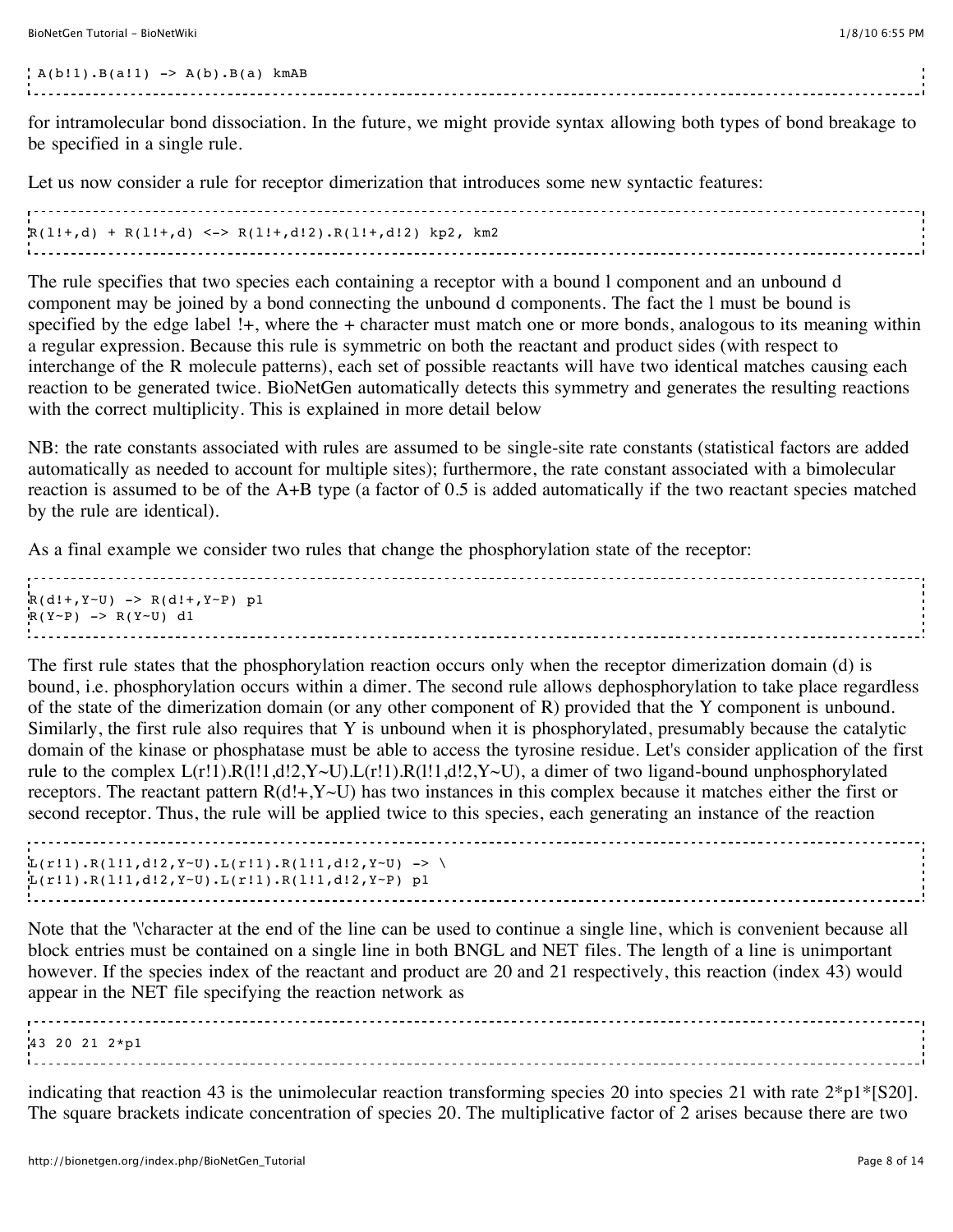ways this transformation can occur, and unlike the symmetric case above, these paths correspond to distinct physical mechanisms.

# **Generating and simulating the network**

The blocks we have discussed above specify the elements of a BNG2 model. Statements in the BNGL file not enclosed within blocks are interpreted as commands by the BNG command interpreter. These should occur after the model specification blocks. At present, the command set is fairly limited but provides access to a number of different options for applying the rules to generate a network and for simulating a network. The major commands,

```
 generate_network
 simulate_ode
 simulate_ssa
 writeSBML
```
are discussed in this section.

When the BNGL file is parsed, the model specification is loaded into a data structure called BNGModel. The commands operate on this structure, sending output both to the BNGModel and to various files, as shown in Fig. 1.

Figure 1. Input and output files used by BioNetGen2.

```
------------------------------------------------------------------------------
-----------
|BNGL file| -> BNG2.pl -> generate_network -> NET file (contains generated
                                            species, reactions,
                                             and observables)
                  -> simulate {ode,ssa} -> CDAT file (concentrations of
                                               all species)
                                     -> GDAT file (concentrations of 
                                                observables)
                  -> writeSBML -> XML file (contains parameters,
                                        species, reactions, and
                                         observables in SBML level 2
format)
```
The basic syntax for all commands is the same

 $\texttt{command}$  name({param1=>value1,param2=>value2,hash1=>{hash\_param1\_param1=>hash\_value1,...},...}); 

Command parameters are passed using Perl hashes so that parameter values can be specified in any order.

# **generate\_network**

The generate\_network command generates a complete or partial network of species, reactions, and observables through iterative application of the rules to the initially defined species. For each iteration, the entire set of rules is applied to all of the current species, potentially generating new reactions and species. New species generated at the current iteration are not added to the species list until all of the rules have been applied. The order in which the rules are specified in the input file therefore does not affect the species and reactions generated at each iteration, although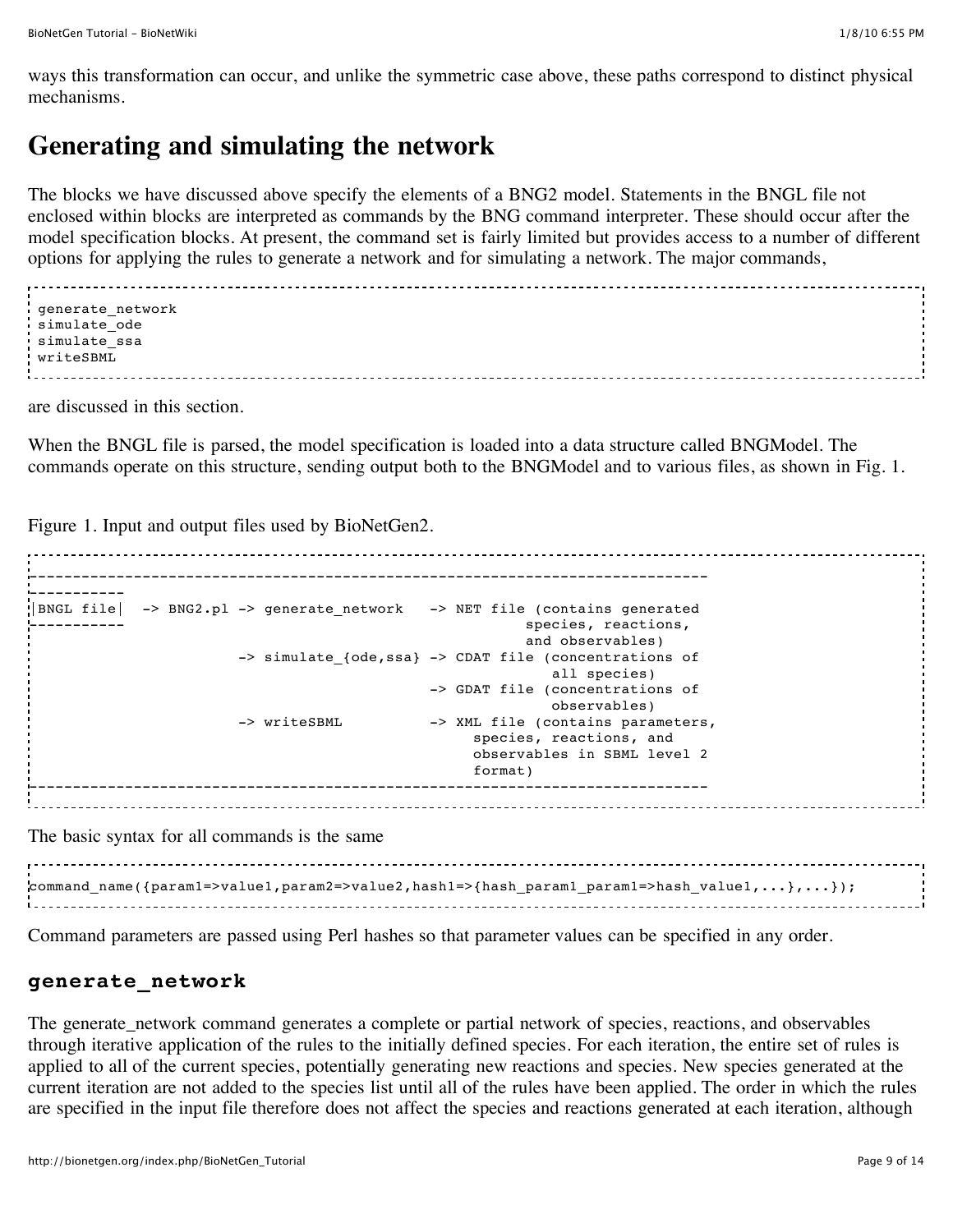it will affect the order in which they appear in the species and reaction lists. The parameters that affect the behavior of the generate\_network command are given in the Table below.

Table 1. Parameters for the generate\_network command

| Name       | Function                                                                                 | Default value |
|------------|------------------------------------------------------------------------------------------|---------------|
| check iso  | Perform isomorphism check 1 (On)<br>for species that generate<br>identical strings (keep |               |
|            | this on unless you know<br>what you're doing!)                                           |               |
| max agg    | Max. number of molecules<br>in one species                                               | 1e99          |
| max_iter   | Max. number of rule<br>applications                                                      | 100           |
| max stoich | Sets limit for number of<br>molecules of each                                            | Unset         |
|            | specified type in one                                                                    |               |
|            | species (hash- see syntax<br>above)                                                      |               |
| print iter | Print NET file after each 0 (Off)<br>iteration                                           |               |
| prefix     | Base name of NET file Base name of                                                       | BNGL file     |
| overwrite  | Overwrite exisiting NET                                                                  | 0 (Off)       |
| verbose    | file<br>Additional output for 0 (Off)                                                    |               |
|            | debugging                                                                                |               |
|            |                                                                                          |               |

Calling generate\_network with the default parameters (no parameters specified) will cause network generation to proceed until the set of species and reactions no longer increases with further application of the rules. Some rules sets generate an infinite number of species and reactions, so in practice the maximum number of iterations is set to a finite value.

Once network generation terminates, the resulting set of species and reactions is written to the file PREFIX.net, where PREFIX can be user-specified and defaults to the base name of the BNGL file. This NET file is used by the simulation back end, accessed by the simulate\_ode and simulate\_ssa commands, to simulate the time evolution of the species concentrations. The syntax of the NET file is described [here.](http://bionetgen.org/index.php/NET-file_Format)

The file example1.bngl, provided in the Tutorial directory of the BNG2 distribution, contains a simple model based on the discussion above and illustrates the use of several commands with alternate parameters settings.

# **simulate\_ode**

The simulate\_ode command is used to compute a timecourse of the network using ordinary differential equations to represent the average concentration of each species. The initial concentrations for species defined in the Species block are set to the declared values, while the concentrations of all species generated by generate\_network are set to zero. simulate\_ode calls the program Network, which provides an interface to the general-purpose ODE-solver CVODE. Adaptive implicit multi-step methods are used in the propagation to ensure efficient and accurate solution of the ODE's, which are usually stiff for networks with more than a few species. For very large systems (more than a few hundred species), then the sparse=>1 option is recommended. (We find that most systems are sparse.) With this option, CVODE uses sparse matrix methods to avoid storage of the n\_species x n\_species Jacobian matrix, which becomes prohibitive for systems with more than about 10^4 species, and the iterative GMRES algorithm to solve the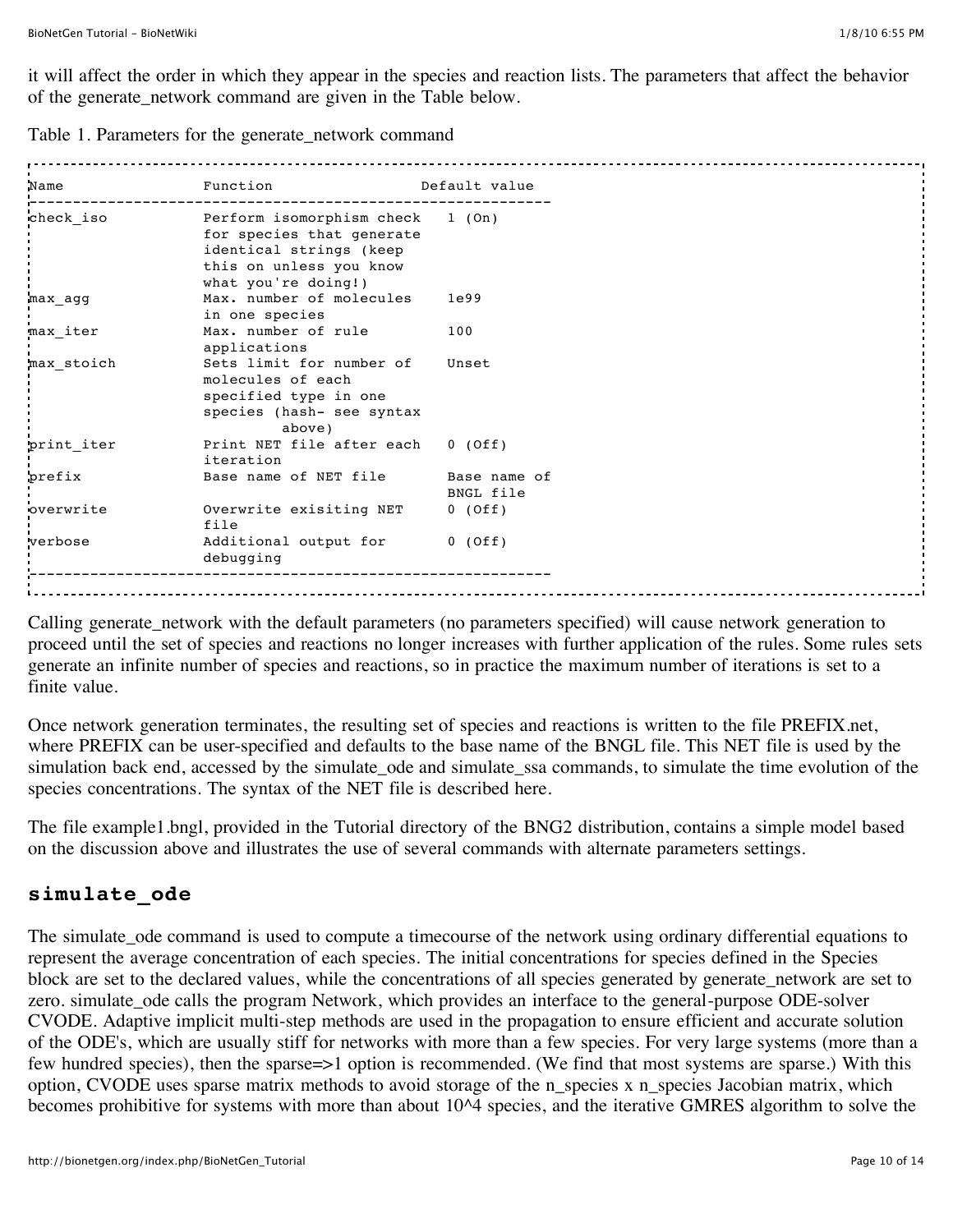required systems of linear equations. This enables networks with 10^3-10^4+ species to be simulated in a few minutes (or less) on standard processors, even with stiffness.

Note that the parameter sample\_times, which sets the times at which the concentrations are to be sampled, is an example of an array-valued parameter. Its argument is a comma-separated list of numbers enclosed by square brackets. The command

```
simulate_ode({sample_times=>[1,10,100]});
```
would cause the species concentrations and observable values to be printed at times of 0, 1, 10, and 100.

Table 2. Parameters for the simulate\_ode command. \* indicates required parameters.

| Name         | Function                                                | Default value |
|--------------|---------------------------------------------------------|---------------|
| atol         | Absolute error tolerance                                | $1e-8$        |
|              | for species concentrations                              |               |
| n steps      | Number of intervals at<br>which to report               | 1             |
|              | concentrations                                          |               |
| netfile      | Name of a network file to                               | None          |
|              | use for simulation                                      |               |
| prefix       | Base name of CDAT and                                   | Base name of  |
|              | GDAT files                                              | BNGL file     |
| rtol         | Relative error tolerance                                | $1e-8$        |
|              | for species concentrations                              |               |
| sample_times | Times at which                                          | None          |
|              | concentrations are reported                             |               |
|              | (supercedes requirment for                              |               |
|              | t end)                                                  |               |
| sparse       | Turns on use of sparse                                  | $0$ (Off)     |
|              | matrix formation of the                                 |               |
|              | Jacobian and iterative                                  |               |
|              | solution of linear equations                            |               |
|              | using GMRES. Recommended                                |               |
|              | for networks with more than                             |               |
|              | a few hundred species                                   |               |
| steady_state | Setting this to non-zero                                | $0$ (Off)     |
|              | turns on check for                                      |               |
|              | equilibration of species                                |               |
|              | concentrations. Time course                             |               |
|              | will stop when steady state<br>is reached. If it is not |               |
|              | reached in the allotted time                            |               |
|              | the simulation will stop with                           |               |
|              | an error.                                               |               |
| t start      | Starting time for                                       | $\mathbf{0}$  |
|              | integration.                                            |               |
| t end*       | End time for integration                                | None          |
| verbose      | Additional output for                                   | $0$ (Off)     |
|              | debugging                                               |               |
|              |                                                         |               |
|              |                                                         |               |

## **simulate\_ssa**

The simulate\_ssa command is used to compute a timecourse of the network using the Gillespie direct algorithm for simulation of the stochastic master equations. When using this method to simulate a network, the species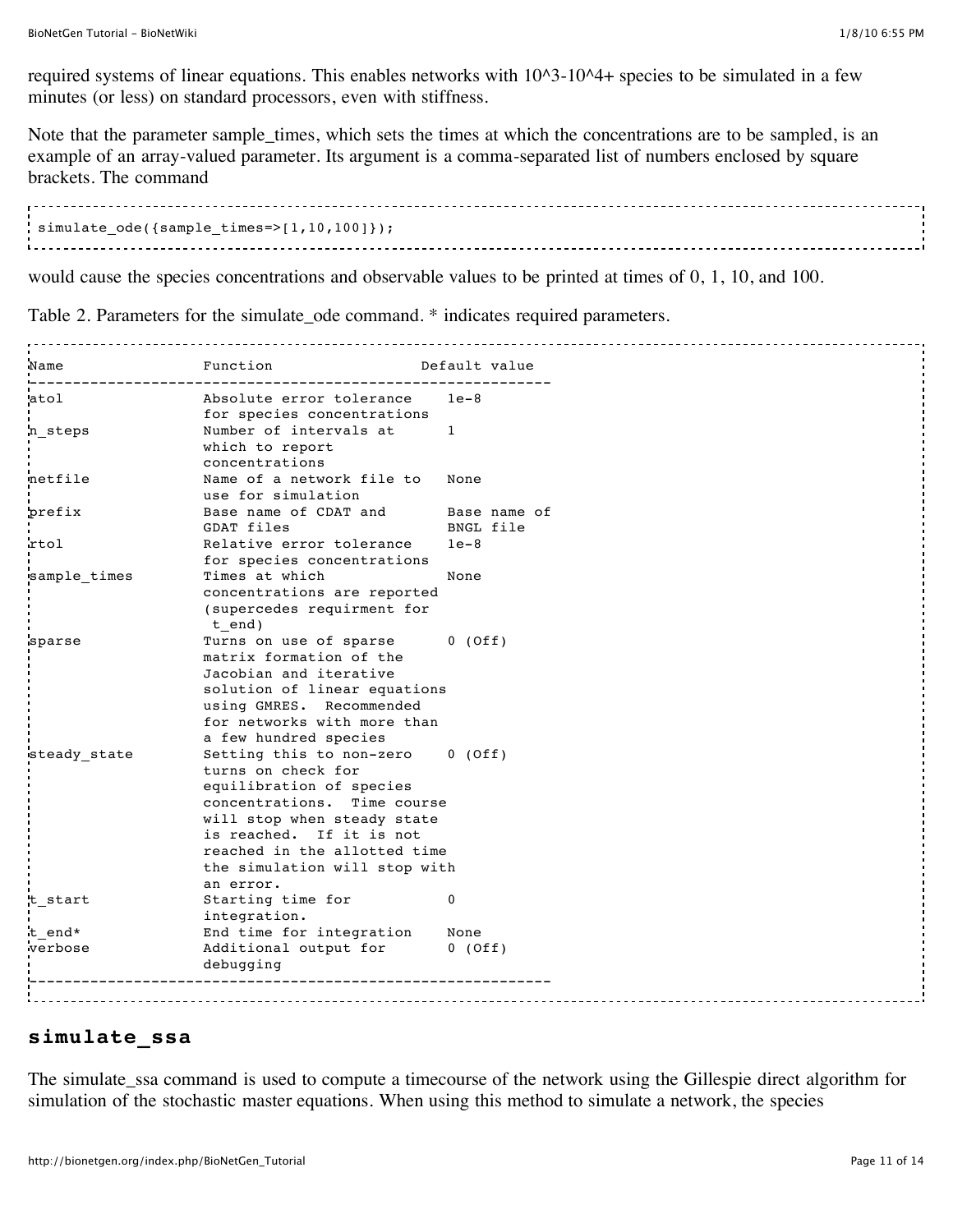concentrations must be provided in number of molecules (per cell or per fraction of a cell) and the rate constants must be scaled accordingly. BNG2 does not currently provide any functions for performing unit conversions. The simulate\_ssa interface is still incomplete and additional functionality will be added as needed. Currently, only one simulation run can be performed per command invocation.

The main difference between the simulate\_ssa command and standard Gillespie implementations, is that species and reactions can be generated by application of the reation rules on-the-fly. No special parameters are required to access this functionality. This is done by keeeping track of whether the reaction rules have been applied to each species. When a species to which the rules have not been applied becomes populated for the first time, the rules are applied to that species to generate new reactions and species and to update observables. This adaptive generation of the network is particularly useful for infinite networks. A simulation can be carried out adaptively by setting a small value for max\_iter in the generate\_network command prior to the simulate\_ssa command, say 1. The stochastic simulation will then map out the network over the course of the simulation.

Table 3. Parameters for the simulate\_ssa command. \* indicates required parameters.

| Name         | Function                                                                              | Default value |  |
|--------------|---------------------------------------------------------------------------------------|---------------|--|
| n steps      | Number of intervals at<br>which to report<br>concentrations                           |               |  |
| prefix       | Base name of CDAT and                                                                 | Base name of  |  |
|              | GDAT files                                                                            | BNGL file     |  |
| sample times | Times at which<br>concentrations are reported<br>(supercedes requirment for<br>t end) | None          |  |
| t start      | Starting time for<br>integration.                                                     | $\Omega$      |  |
| t end*       | End time for integration                                                              | None          |  |
| verbose      | Additional output for 0 (Off)<br>debugging                                            |               |  |
|              |                                                                                       |               |  |

### **writeSBML**

This command is a simple utility to write a network generated by BNG2 to an XML-encoded file adhering to the the System Biology Markup Language (SBML) Level 2 specification. SBML files may be imported to a large number of different applications that provide a wide range of simulation and analysis tools (<http://sbml.org/>).

Table 4. Parameters for the writeSBML command.

| Name    | Function                            | Default value             |
|---------|-------------------------------------|---------------------------|
| prefix  | Base name of CDAT and<br>GDAT files | Base name of<br>BNGL file |
| verbose | Additional output for<br>debugging  | $0$ (Off)                 |
|         |                                     |                           |

# **Other BNG Commands**

#### **setParameter**

http://bionetgen.org/index.php/BioNetGen\_Tutorial Page 12 of 14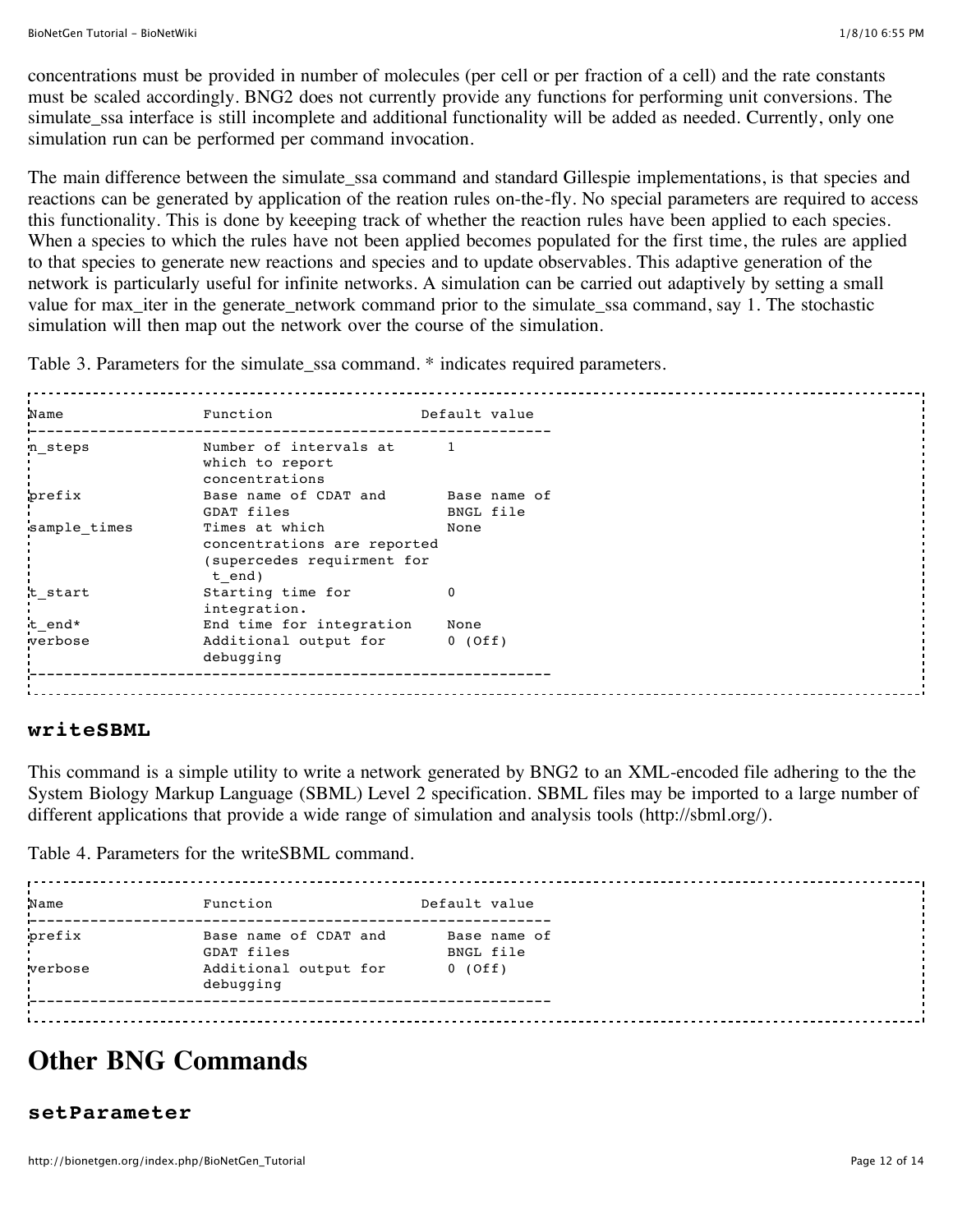The setParameter command sets a parameter value. The syntax is as follows: setParameter("\_parameter\_name\_", "\_parameter\_value\_").

### **setConcentration**

The setConcentration command sets the concentration of a particular species. The syntax is as follows: setConcentration("\_species\_name\_", "\_concentration\_value\_").

## **writeNET**

If for some reason BNG is not correctly writing the network to a file (the .net file), this can be forced with the writeNET command. The syntax is as follows: writeNET({prefix=>\_filename\_}), where \_filename\_ does not include the .net extension. Quotation marks are not needed around the file name.

## **readFile**

The readFile command can be used to load a previously generated network file. The syntax is as follows: readFile({file=>"filename.net"}). Click [here](http://bionetgen.org/index.php/BioNetGen_FAQ#Is_there_a_way_to_load_a_generated_network_in_a_bngl_file.2C_so_that_I_don.27t_have_to_run_generate_network_every_time_I_want_to_run_a_simulation.3F) for an example of usage.

# **Pitfalls, Features, and Bugs**

### **Symmetric Reaction Rules**

This is a confusing subject, so let's consider a simple example.

 $A(a) + A(a)$  ->  $A(a!1) \cdot A(a!1)$  kd 

If A has a second domain  $b\neg U\neg P$ , then BNG will generate the following reactions

 $A(a,b-U) + A(a,b-U)$  -> ... 0.5\*kd  $A(a, b - U) + A(a, b - P)$  -> ... kd  $A(a,b-P) + A(a,b-P) - > ... 0.5*kd$ 

Only the second reaction agrees with what you think it should be. The extra factor of 0.5 is coming from the reaction kinetics, because the two reactants are the same, rather than multiplicities. Consider two reactions  $A + B \rightarrow \dots$  and A  $+ A \rightarrow ...$  If N\_A= N\_B, the number of collsions per second for the first reaction is proportional to N\_A\*N\_B and for the second reaction is proportional to  $N_A*(N_A-1)/2$ . The factor of two that BNG is adding is due to the factor of two in the denominator. We decided to put this in the net file explicitly, because we assumed that most programs would not add the extra factor of two when computing the rates of symmetric reactions. If the factor of two is not added, then the total rate of reactions generated by the rule is not correct. In the example above, the rates of the reactions (without correction) would be

 $A(a,b-U) + A(a,b-U) - > ...$  kd  $A(a, b - U) + A(a, b - P)$  -> ... kd  $A(a,b-P) + A(a,b-P) - \cdots$  kd ------------------------------

which neglects the fact that the symmetric reaction should occur at half the rate of the asymmetric one.